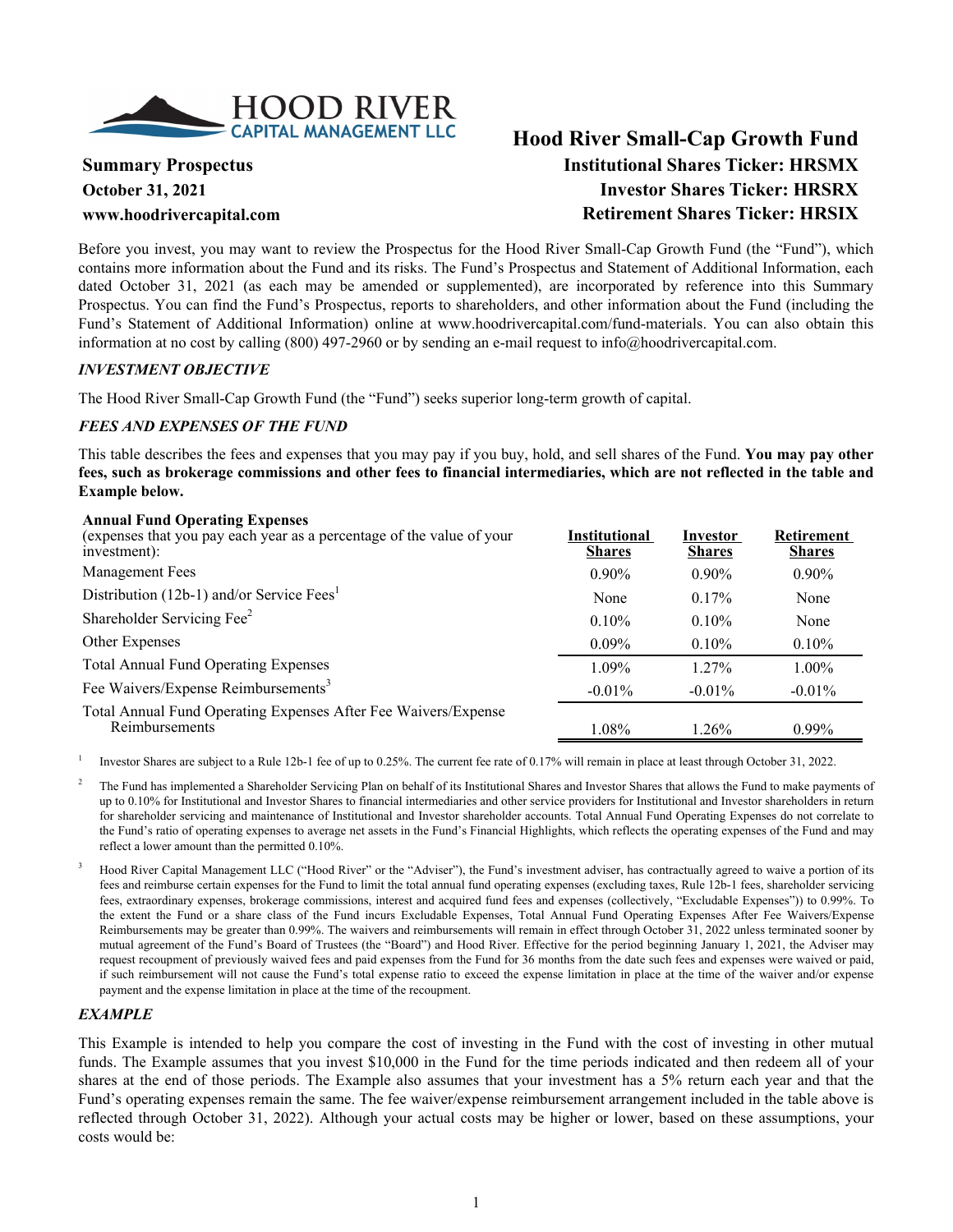|                             | 1 Year | 3 Years | 5 Years | 10 Years |
|-----------------------------|--------|---------|---------|----------|
| <b>Institutional Shares</b> | \$110  | \$346   | \$600   | \$1,328  |
| <b>Investor Shares</b>      | \$128  | \$402   | \$696   | \$1.533  |
| <b>Retirement Shares</b>    | \$101  | \$317   | \$551   | \$1,224  |

# *PORTFOLIO TURNOVER*

The Fund pays transaction costs, such as commissions, when it buys and sells securities (or "turns over" its portfolio). A higher portfolio turnover rate may indicate higher transaction costs and may result in higher taxes when Fund shares are held in a taxable account. These costs, which are not reflected in the annual fund operating expenses or in the Example, affect the Fund's performance. For the fiscal year ended June 30, 2021, the Fund's portfolio turnover rate was 119% of the average value of its portfolio.

# *PRINCIPAL INVESTMENT STRATEGIES*

The Fund, under normal market conditions, invests at least 80% of its net assets plus any borrowings for investment purposes in common stocks of U.S. corporations that are judged by Hood River to have strong growth characteristics or to be undervalued in the marketplace relative to underlying profitability and have a market capitalization which, at the time of purchase, is consistent with the capitalization ranges of the S&P SmallCap 600® Index and the Russell 2000® Growth Index ("small-cap companies"). Although the Fund does not invest in derivatives as part of its principal investment strategy, the Fund may include in its 80% calculation derivative investments that are tied economically to small-cap companies.

The Fund may purchase securities of companies engaged in initial public offerings ("IPOs"). The Fund may also invest in equity securities of Special Purpose Acquisitions Corporations ("SPACs") and companies derived from SPACs. SPACs (also known as "blank check companies") are companies with no commercial operations that are established solely to raise capital from investors for the purpose of acquiring one or more operating businesses (*i.e.*, a SPAC-derived company). The Fund may invest in securities that are purchased in private investment in public equity ("PIPE") transactions.

The Fund may from time to time invest in foreign securities including American Depositary Receipts ("ADRs"), and in convertible securities, including preferred stock, warrants and debentures.

The Fund may invest in the securities of other investment companies, including exchange-traded funds ("ETFs"), to the extent permitted by the Investment Company Act of 1940, as amended (the "1940 Act"), and the rules thereunder.

In selecting securities, the research process utilized by Hood River begins by screening a universe of stocks with market capitalizations of generally less than \$5 billion which exhibit strong growth characteristics and attractive valuation relative to underlying profitability. Hood River then performs fundamental and valuation analysis and additional research to select stocks for the Fund.

The Fund maintains a portfolio of approximately 60-120 stocks, which is constructed with the overall goal of mitigating risk. However, the actual amount of the portfolio holdings may vary due to market conditions.

Hood River periodically engages in active trading of Fund securities.

Hood River generally sells stocks when it believes they have become overvalued, when the fundamentals weaken or if poor relative price performance persists.

As of September 30, 2021, the average weighted market capitalization represented by companies in the Russell 2000<sup>®</sup> Growth Index was approximately \$3.85 billion, and the average weighted market capitalization represented by companies in the S&P SmallCap 600<sup>®</sup> Index was \$1.84 billion. Due to market price adjustments or other events after the time of purchase, it is possible that a company's market capitalization may drift above or below this range. Nevertheless, a company whose capitalization no longer meets this definition after purchase continues to be considered to have a small market capitalization for purposes of the 80% policy. The Fund may invest up to 20% of its total assets in stocks of companies in other capitalization ranges.

# *PRINCIPAL RISKS*

Before investing in the Fund, you should carefully consider your own investment goals, the amount of time you are willing to leave your money invested, and the amount of risk you are willing to take. Remember, in addition to possibly not achieving your investment goals, you could lose all or a portion of your investment in the Fund over long or even short periods of time. The principal risks of investing in the Fund are: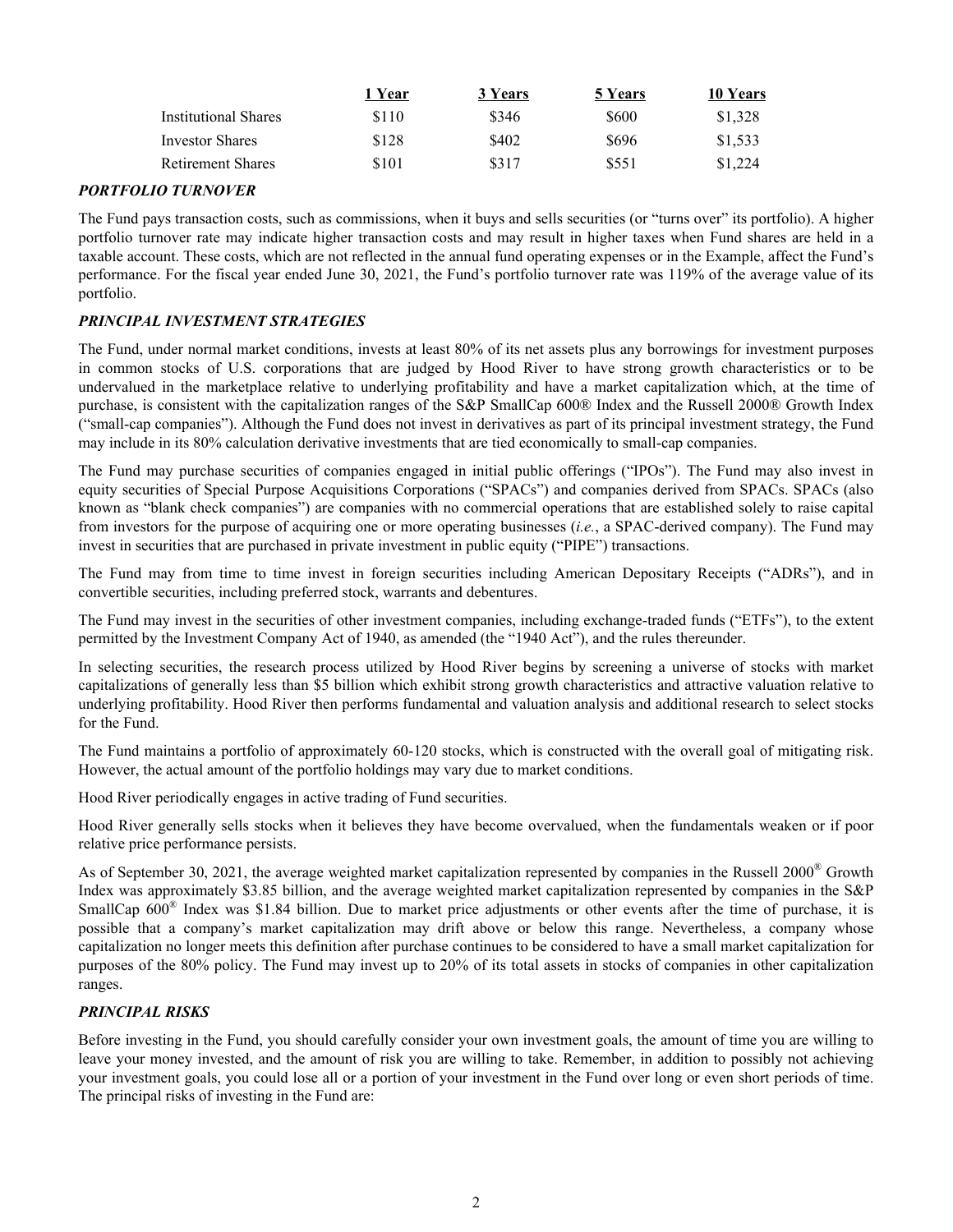*•* **General Market Risk; Recent Market Events.** The value of the Fund's shares will fluctuate based on the performance of the Fund's investments and other factors affecting the securities markets generally. Certain investments selected for the Fund's portfolio may be worth less than the price originally paid for them, or less than they were worth at an earlier time. The value of the Fund's investments may go up or down, sometimes dramatically and unpredictably, based on current market conditions, such as real or perceived adverse political or economic conditions, inflation, changes in interest rates, lack of liquidity in the fixed income markets or adverse investor sentiment.

U.S. and international markets have experienced significant periods of volatility in recent months and years due to a number of economic, political and global macro factors, including the impact of the coronavirus (COVID-19) global pandemic which resulted in a public health crisis, business interruptions, growth concerns in the U.S. and overseas, travel restrictions, changed travel and social behaviors, rising inflation, and reduced consumer spending. While U.S. and global economies are recovering from the effects of COVID-19, the recovery is proceeding at slower than expected rates and may last for a prolonged period of time.

- **Equity Risk:** Common stocks and other equity securities generally increase or decrease in value based on the earnings of a company and on general industry and market conditions. A fund that invests a significant amount of its assets in common stocks and other equity securities is likely to have greater fluctuations in share price than a fund that invests a significant portion of its assets in fixed income securities.
- **Small Company Risk:** The Fund is subject to greater volatility than funds that invest in large-cap companies. Smallcap companies may be more vulnerable than large-cap companies to adverse business or economic developments, their securities may be less liquid and more volatile than securities of larger companies, and they may suffer significant losses. Small-cap companies may also be more difficult to value than large-cap companies.
- Growth Investing Risk: Growth stocks are typically priced higher than other stocks, in relation to earnings and other measures, because investors believe they have more growth potential. Growth prices tend to fluctuate more dramatically than the overall stock market.
- **Management Risk:** The performance of the Fund will depend on whether or not Hood River is successful in pursuing the Fund's investment strategies.
- **Sector Emphasis Risk:** Although Hood River selects stocks based on their individual merits, some economic sectors will represent a larger portion of the Fund's overall investment portfolio than other sectors. Potential negative market or economic developments affecting one of the larger sectors could have a greater impact on the Fund than on a fund with fewer holdings in that sector.
- **Valuation Risk:** It is possible to lose money by investing in the Fund. There is no guarantee that stocks in general or the specific securities that the Fund buys will increase in value.
- **Foreign Security Risk:** Investments in a foreign market are subject to foreign security risk. A change in value of a foreign currency against the U.S. dollar will result in a change in the U.S. dollar value of securities denominated in that foreign currency. Additionally, the value of foreign investments may be affected by exchange control regulations, expropriation or nationalization of a company's assets, foreign taxes, higher transaction and other costs, delays in settlement of transactions, changes in economic or monetary policy in the U.S. or abroad, or other political and economic factors. Income and dividends earned on foreign investments may be subject to foreign withholding taxes.
- **ADR Risk:** ADRs are certificates evidencing ownership of shares of a foreign issuer. These certificates are issued by depository banks and generally trade on an established market in the U.S. or elsewhere. The underlying shares are held in trust by a custodian bank or similar financial institution. The depository bank may not have physical custody of the underlying securities at all times and may charge fees for various services, including forwarding dividends and interest and corporate actions. ADRs are alternatives to directly purchasing the underlying foreign securities in their national markets and currencies. However, ADRs continue to be subject to many of the risks associated with investing directly in foreign securities. These risks include foreign exchange risk as well as the political and economic risks of the underlying issuer's country.
- **IPO Risk:** The Fund may purchase securities of companies engaged in IPOs. The price of securities purchased in IPOs can be very volatile. The Fund's investments in IPO shares may include the securities of "unseasoned" companies (companies with less than three years of continuous operations), which present risks considerably greater than common stocks of more established companies. These companies may be involved in new and evolving businesses and may be vulnerable to competition and changes in technology, markets and economic conditions. They may be more dependent on key managers and third parties and may have limited product lines. The effect of IPO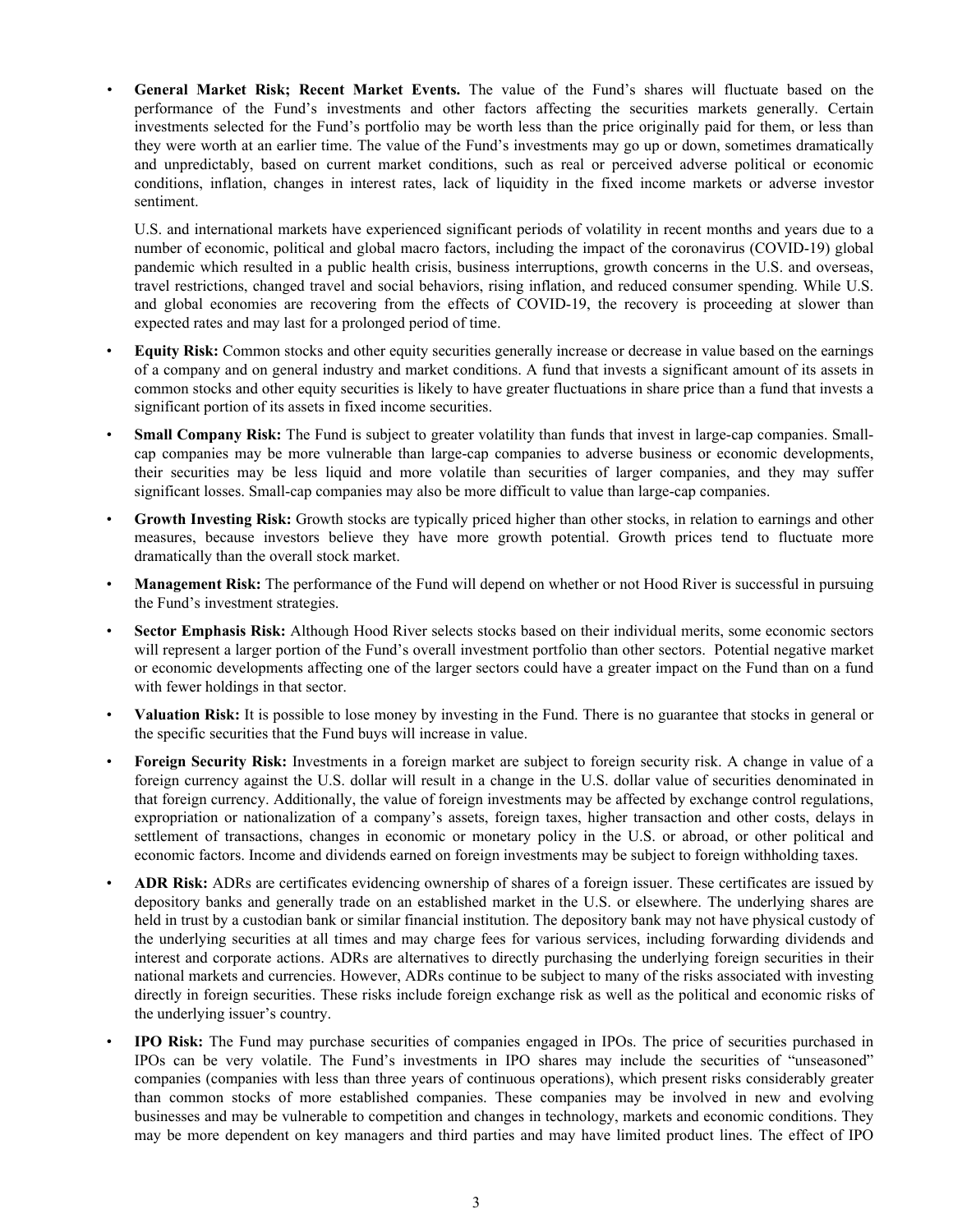investments on the Fund's performance depends on a variety of factors, including the number of IPOs the Fund invests in relative to the size of the Fund, and whether and to what extent a security purchased in an IPO appreciates or depreciates in value. When the Fund's asset base is small, a significant portion of the Fund's performance could be attributable to investments in IPOs because such investments would have a magnified impact on the Fund. As the Fund's assets grow, the effect of the Fund's investments in IPOs on the Fund's performance probably will decline, which could reduce the Fund's performance.

- **SPAC Investments Risk.** SPACs are "blank check" companies with no operating history and, at the time that the Fund invests in a SPAC, the SPAC typically has not made any arrangements with any prospective transaction candidates. Accordingly, there is a limited basis (if any) on which to evaluate the SPAC's ability to achieve its business objective. Because SPACs have no operating history or ongoing business other than seeking acquisitions, the value of their securities is particularly dependent on the ability of the entity's management to identify and complete a profitable acquisition. There is no guarantee that the SPACs in which the Fund invests will complete an acquisition or that any acquisitions that are completed will be profitable.
- **SPAC-Derived Companies Risk.** Companies derived from a SPAC are companies that may be unseasoned and lack a trading history, a track record of reporting to investors, and widely available research coverage. SPAC-derived companies are thus often subject to extreme price volatility and speculative trading.
- **PIPEs Risk:** Shares in PIPES generally are not registered with the SEC until after a certain time period from the date the private sale is completed. Until the public registration process is completed, PIPEs are restricted as to resale and the Fund cannot freely trade the securities. There is no assurance that these restricted equity securities will be publicly registered, or that the registration will remain in effect.
- **Preferred Securities Risk:** Preferred securities may pay fixed or adjustable rates of return and are subject to many of the risks associated with debt securities. Preferred securities are also subject to issuer-specific and market risks applicable generally to equity securities. Because many preferred securities allow the issuer to convert their preferred security into common stock, preferred securities are often sensitive to declining common stock values.
- **Cybersecurity Risk:** With the increased use of technologies such as the Internet to conduct business, the Fund is susceptible to operational, information security, and related risks. Cyber incidents affecting the Fund or its service providers may cause disruptions and impact business operations, potentially resulting in financial losses, interference with the Fund's ability to calculate its net asset value ("NAV"), impediments to trading, the inability of shareholders to transact business, violations of applicable privacy and other laws, regulatory fines, penalties, reputational damage, reimbursement or other compensation costs, or additional compliance costs.
- **Portfolio Turnover Risk:** The Fund engages in active and frequent trading, resulting in high portfolio turnover. The higher the Fund's portfolio turnover rate in a year, the greater the trading costs and the greater the chance of a shareholder receiving distributions of taxable gains in the year.
- Liquidity Risk: Certain securities may be difficult or impossible to sell at the time and the price that the Fund would like. Securities of small-cap companies may trade less frequently and in smaller volumes than more widely held securities. The values of these securities may fluctuate more sharply than those of other securities, and the Fund may experience some difficulty in establishing or closing out positions in these securities at prevailing market prices.
- **• Other Investment Companies Risk:** You will indirectly bear fees and expenses charged by underlying investment companies in addition to the Fund's direct fees and expenses. As a result, your cost of investing in the Fund will be higher than the cost of investing directly in the underlying investment company shares.
- **• ETF Risk**: When the Fund invests in ETFs, it will bear additional expenses based on its pro rata share of the ETF's operating expenses, including the potential duplication of management fees. The risk of owning an ETF generally reflects the risks of owning the underlying investments the ETF holds. The Fund also will incur brokerage costs when it purchases and sells ETFs. ETFs may trade at a discount or premium to net asset value.
- **Operational Risk:** Operational risks include human error, changes in personnel, system changes, faults in communication, and failures in systems, technology, or processes. Various operational events or circumstances are outside the Adviser's control, including instances at third parties. The Fund and the Adviser seek to reduce these operational risks through controls and procedures. However, these measures do not address every possible risk and may be inadequate to address these risks.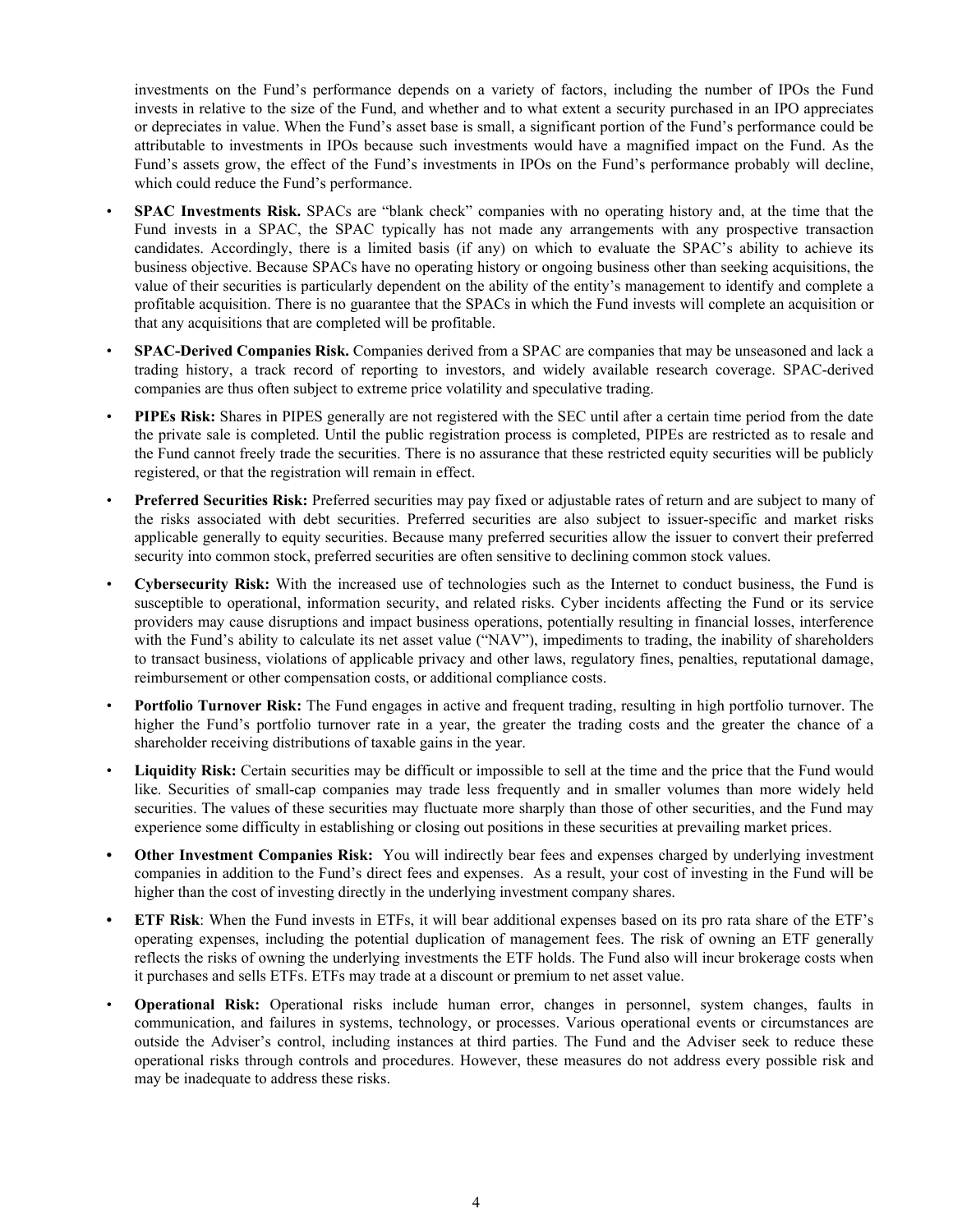#### *PERFORMANCE INFORMATION*

The bar chart and performance table below illustrate the risks and volatility of an investment in the Fund by showing changes in the performance of the Fund from calendar year to calendar year and by showing how the Fund's average annual returns for one year, five years, ten years, and since inception periods compared with those of the Russell 2000® Growth Index, which is a broad measure of market performance. This performance information includes performance of the Fund's predecessor, the Roxbury Small Cap Growth Fund (a series of WT Mutual Fund) (the "Predecessor Fund"), for periods prior to February 2, 2007. From inception (January 2, 2003) to May 30, 2013, the Fund was managed by the Small-Cap Growth Investment Team of Roxbury Capital Management, LLC ("Roxbury"), the Fund's predecessor investment adviser. In 2013, Roxbury's Small-Cap Growth Investment Team formed Hood River and Hood River became the Fund's sub-adviser effective May 30, 2013. Effective January 20, 2015, Hood River replaced Roxbury as the primary investment adviser to the Fund. The Fund's past performance, both before and after taxes, does not necessarily indicate how the Fund will perform in the future. Updated performance information is available on the Fund's website at www.hoodrivercapital.com or by calling (800) 497-2960.



### **Institutional Shares Calendar Year Returns as of December 31**

| <b>Best Ouarter</b> | <b>Worst Quarter</b> |
|---------------------|----------------------|
| 38.85%              | $-24.28\%$           |
| June 30, 2020       | December 31, 2018    |

The Fund's calendar year-to-date return as of September 30, 2021 was 18.04%.

| <b>Average Annual Total Returns</b><br>(For the Periods Ended December 31, 2020)                    | 1 Year | 5 Year    | 10 Year   | <b>Since Inception</b><br>(1/2/2003) |
|-----------------------------------------------------------------------------------------------------|--------|-----------|-----------|--------------------------------------|
| <b>Institutional Shares</b>                                                                         |        |           |           |                                      |
| Return Before Taxes                                                                                 | 60.68% | 20.55%    | 16.68%    | 14.11%                               |
| Return After Taxes on Distributions                                                                 | 57.02% | $19.30\%$ | 15.92%    | 13.26%                               |
| Return After Taxes on Distributions and Sales of Fund Shares                                        | 36.21% | 16.28%    | 13.91%    | 12.03%                               |
| <b>Investor Shares</b>                                                                              |        |           |           |                                      |
| Return Before Taxes                                                                                 | 60.38% | 20 31%    | $16.55\%$ | $14.04\%$                            |
| <b>Retirement Shares</b>                                                                            |        |           |           |                                      |
| Return Before Taxes                                                                                 | 60.81% | $20.61\%$ | $16.71\%$ | 14.13%                               |
| <b>Russell 2000<sup>®</sup> Growth Index</b><br>(reflects no deduction for fees, expenses or taxes) | 34.63% | $16.36\%$ | 13.48%    | 12.17%                               |